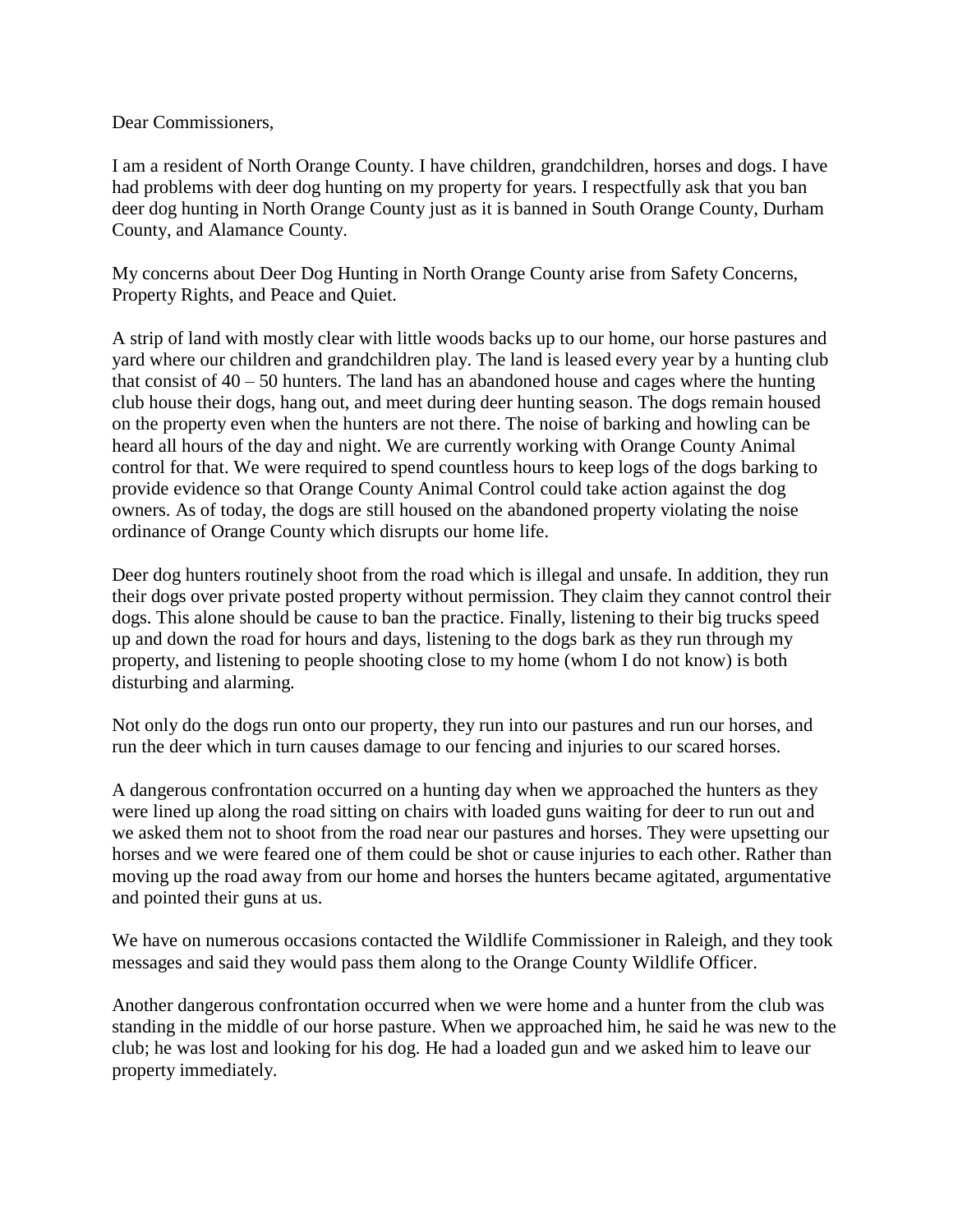We have our pet dogs that we keep confined during deer hunting season. Unfortunately, one day my son and I were in the back yard with our Black Labrador Sadie and she ran into our woods where the hunters were and we heard a shot go off among others, but this was very loud and right behind where we stood. We called Sadie over and over, but she never returned. After almost a month of endless walking in our woods, sleepless nights and endless posters, searching for her, Sadie came home. She could hardly walk, and was very thin. We took her to our vet and they did x-rays. To our shock and dismay, there was a slug embedded her body. The vet told us "Sadie has been shot!" We were then told to take Sadie to a surgeon for options.

Who should bear the costs of acts such as these? It is the property owners who pay the vet bills, fence repairs, etc. Property owners pay Orange County hefty property taxes, but yet Orange County does not protect property rights. Why is that?

What's next………will I be in the emergency room with my children, my grandchildren, or one of us with a slug embedded in our bodies? What if the slug kills one of us? Then what ……..who suffers from the loss of a family member or pet? It's not the hunters…………………………………………………………

If Orange County continues to allow these dangerous activities, then Orange County should be fully responsible for the consequences.

In conclusion let me state again that I have had deer dog problems, and I respectfully ask that you ban deer dog hunting in North Orange County just as it is banned in South Orange County, Durham County, and Alamance County.

Thank you for your consideration and attention to this very important matter.

Regards,

Northern Orange County Resident Cedar Grove

Dear Commissioners:

First, I would like to update you on my dog hunting experiences for the year. On Saturday, the day after Christmas, we had our wildest day. From 7:00 to 9:00 am we saw an uncountable number of dogs (maybe 20 to 40) run through the yard and heard 44 shots audible inside the house.

We have been discussing how to better capture the sentiments of landowners in Orange County to help provide you with more information as you consider the future of dog deer hunting in North Orange County. Something that came up was trying to put a petition together. While researching the possibilities for this, I found a study done by the Wildlife Resource Commission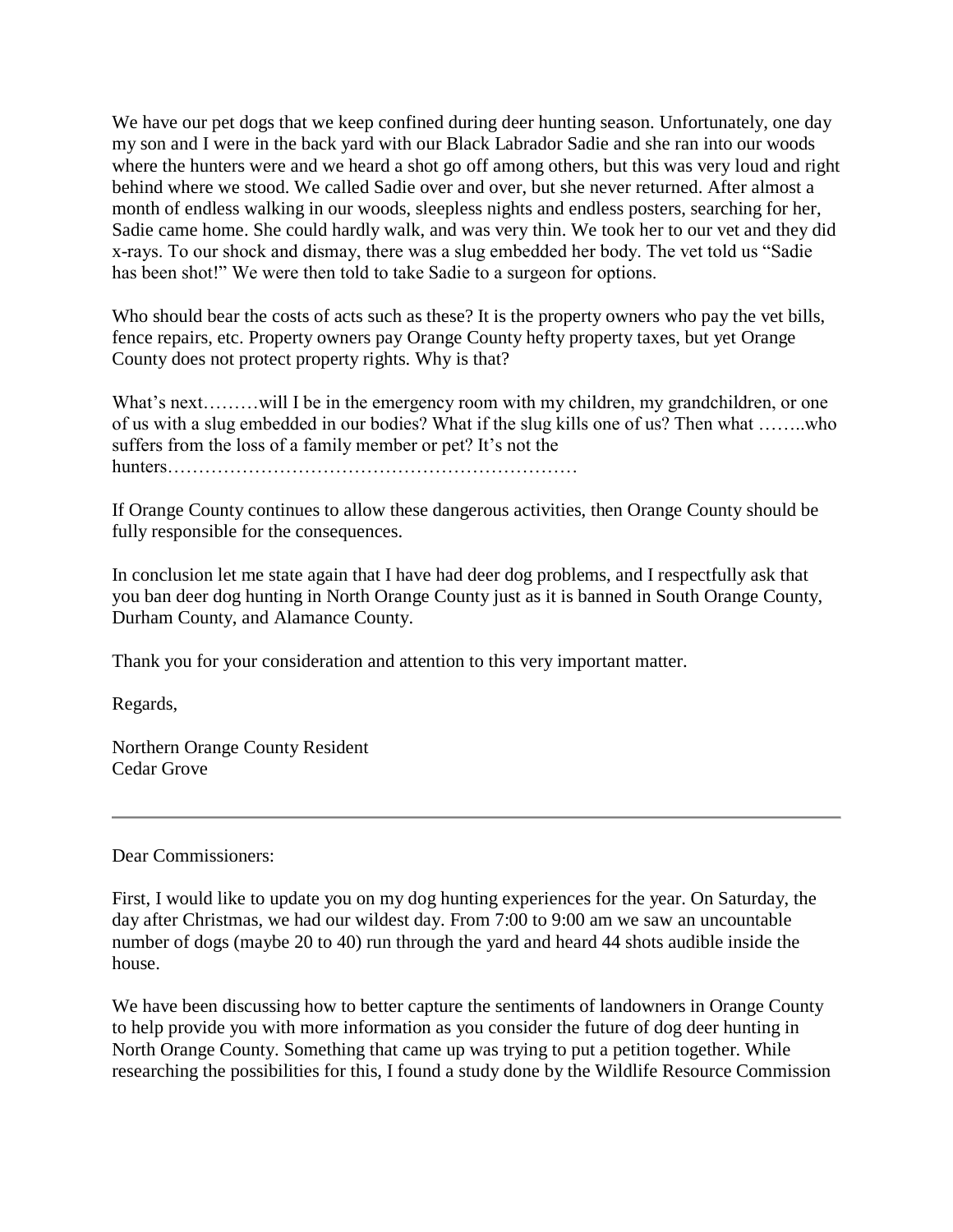which captured many land owner opinions on deer hunting, including opinions on dog hunting. I have attached the survey to this email for your consideration.

This survey was done statewide, but Orange County ranks 4th in number of respondents. Thus it should accurately reflect the opinions of orange county residents.

Please allow me to point out a few highlights from the Executive Summary at the beginning of the Survey:

- 55% of landowners felt their land was too small to allow other people to hunt their property
- 66% of landowners were concerned about injury as a result of others hunting their property
- 64% of landowners were concerned about trespassing
- 70% of landowners said deer dog hunting should be illegal (report actually states that 30% say it should be legal)

Further down in the report there is a graph on page 89 that shows that only 15% strongly agree that dog hunting should be legal.

We feel that this impartial survey done by a state organization should carry more weight with you than a petition. We encourage you to study the survey in detail. We believe this survey sultanates our concerns that lot sizes are too small to allow dog hunting, which causes a lot of trespassing and raises the possibility of safety problems.

We look forward to your continued consideration of this matter and hope that you will approve an ordinance that will ban deer dog hunting county wide including North Orange County. This will allow North Orange County residents the same quality of life that residents of South Orange County, Alamance County, and Durham County now enjoy.

Thank you for your time, and happy new year!

Northern Orange County Resident

... I see the main problem here as being a trespass and safety issue instead of a hunting issue. We have the same problems with people hunting and fishing on our property, and when challenged, claiming to have verbal permission. ...anyone hunting or fishing must have written permission to be on the property or they will have a chat with a deputy. Also, I talked to the local hunting club members privately about our expectations on behavior. This of course does nothing to control someone unknown or who is determined to do as they please. Please let me know (OCVs) thinking on this because I am afraid a ban on hunting deer with dogs will lead to efforts to ban their use in other areas such as rabbit and bird hunting....

Northern Orange County Resident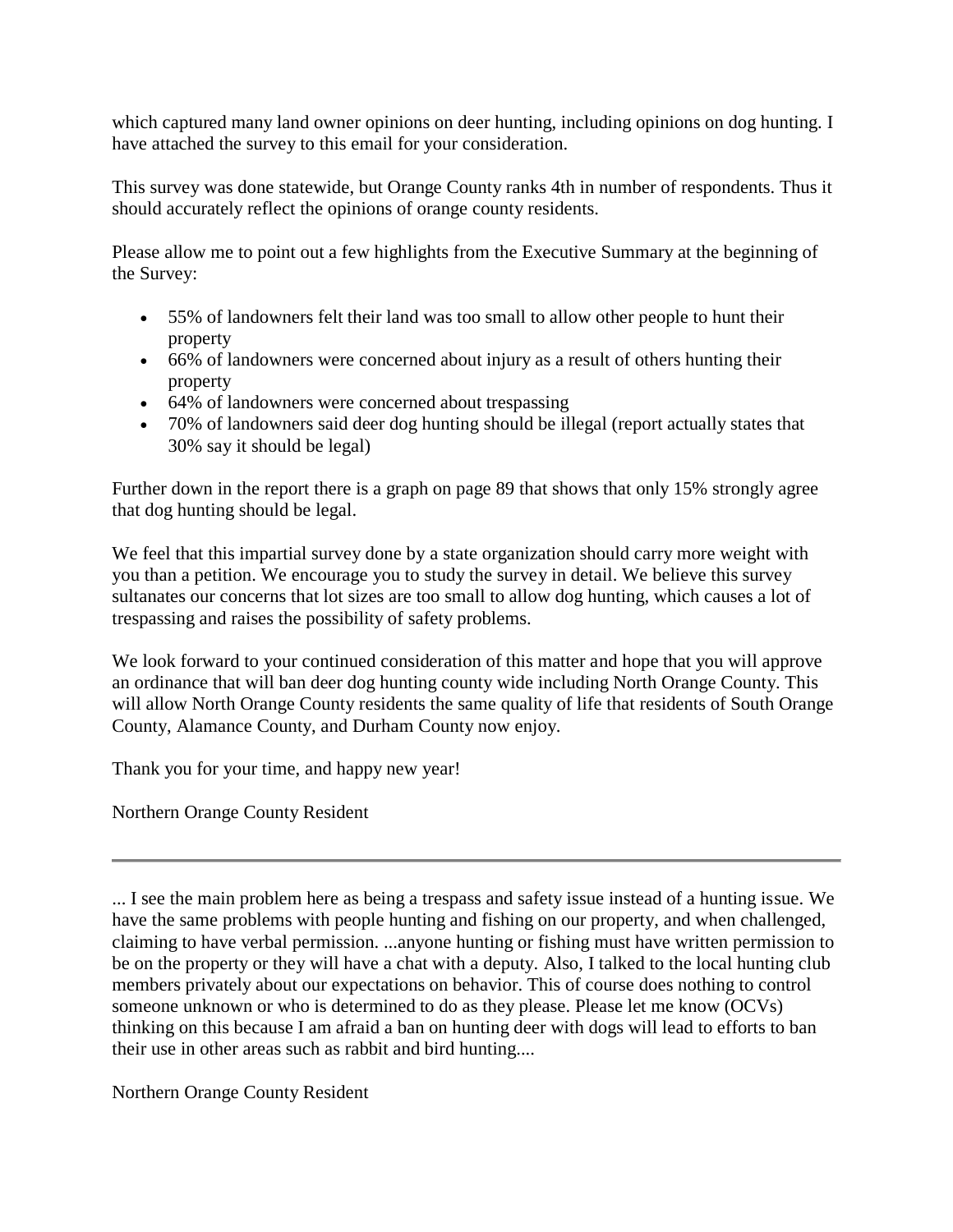Dear Commissioners,

I want to thank you for your continued interest in the issue of Deer Dog Hunting in North Orange County and for the meeting last night which included concerned land owners as well as representatives from the wildlife department and our sheriff.

Gwen Harvey did an excellent job of coordinating and conducting the meeting. Everyone had a chance to express their viewpoints and the meeting was very productive.

I hope that when the meeting minutes have been produced and provided to you that you will review them and conclude that this issue deserves the full attention of the BOCC and needs to be addressed in a meeting of the BOCC in the near future.

On behalf of the landowners of North Orange County, and indeed the entire rural community represented by the Orange County Voice, I respectfully ask that you consider stopping dog deer hunting in north Orange County as it has been stopped in the southern part of the county and our neighboring counties. In our opinion, dog deer hunting cannot be continued in light of the safety concerns and property rights of landowners which arise from the ever decreasing lot sizes.

We look forward to your attention to this matter in the near future.

Thank you.

Steve Graf

Dear Commissioners and Manager:

The purpose of this email is to once again voice a concern I have had for many years, and have communicated to you in the past. I hope you will bear with me.

I own about 50 acres in Cedar Grove and have had a lot of trouble with deer dog hunters over the years. I myself am an avid hunter and that was a major motivation in moving my family to the country. The reason I mention my hunting is to show that I am not opposed to hunting in general. But my specific concern is that since dog hunting is not allowed south of 85, the area of the county north of 85 gets a lot of attention from the hunters. They run their dogs across my posted property incessantly. I also see license plates from Greensboro and farther.

My property is posted and I have to "patrol" it regularly after gun season opens to keep dog hunters from parking their vehicles on my property. I also must keep my kids close to the house so that they are not put in jeopardy by the fast moving vehicles or shooting that occurs from the road. I also have to replace the posted signs at least once a season as they seem to "disappear" or get destroyed.